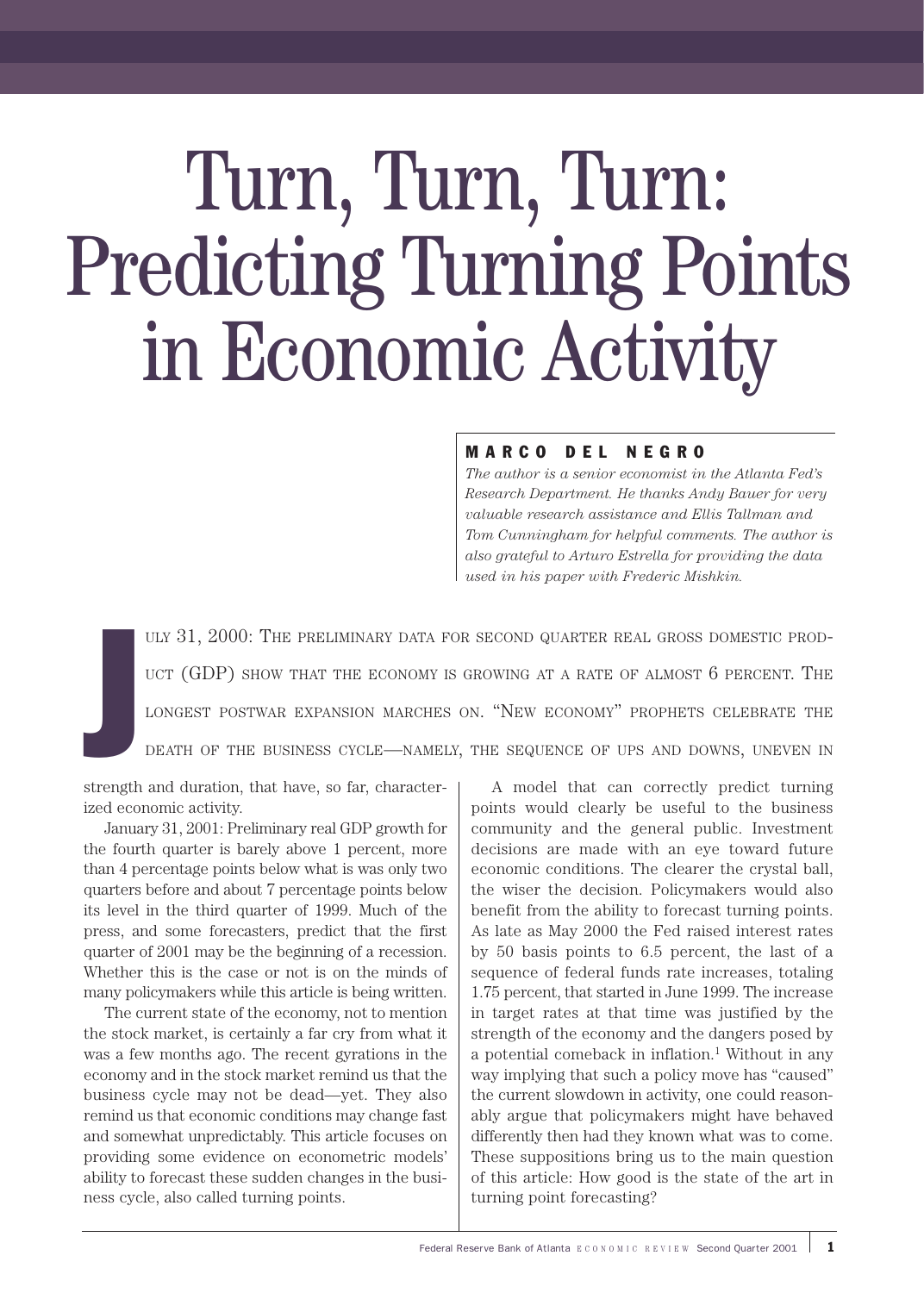#### CHART 1 Real GDP Growth 1970–2000



Notes: Percentages are declines in real GDP during the recessions.

Sources: GDP data from the Bureau of Economic Analysis, U.S. Department of Commerce; recession dates from the National Bureau of Economic Research (NBER)

The first section of the article discusses the definition of turning points in economic activity. The article then describes different approaches to turning point forecasting and their relative advantages and disadvantages. Next, the article assesses the performance of the Atlanta Fed Bayesian vector autoregression (BVAR) model in terms of forecasting turning points relative to a well-known alternative. The Atlanta Fed research department uses its BVAR model as a tool for forecasting and policy analysis. The model appears to be moderately successful, relative to other models, in forecasting real activity (see Robertson and Tallman 1999). However, as discussed later in this article, predicting particular events—like turning points—is not necessarily the same as day-to-day forecasting. The Atlanta BVAR model is geared toward the latter task. If the model turns out not to be adequate for the former task, it may be appropriate to supplement the BVAR model with a model that is specifically designed to forecast turning points.

#### Defining Turning Points

**EVERY SERVICE STARK SERVICE SERVICE SERVICE SERVICE SERVICE SERVICE SERVICE SERVICE SERVICE SERVICE SERVICE SPECIFICAL SERVICE SERVICE SERVICE SERVICE SERVICE SPECIFICAL SERVICE SPECIFICAL SERVICE SPECIFICAL SERVICE SPECI** recession is. Not everybody knows what a turning point in real GDP is. The two are in fact closely related. According to a rule popularized by Arthur Okun and widely used in the press, the beginning of a recession (the end of an expansion) is defined as the first of two consecutive quarters of decline in real GDP. By analogy, the end of a recession (or the beginning of an expansion) is marked by the first of two consecutive quarters of real GDP growth (see Harding and Pagan 1998). The beginning and end of a recession are turning points in real GDP: the beginning represents a *peak* in real GDP while the end represents a *trough*.

Chart 1 illustrates this pattern. The chart plots real GDP from 1959 to the present as well as the National Bureau of Economic Research (NBER) recessions (shaded areas). In July 1990, at the beginning of a recession, real GDP starts to decline. Since real GDP is going down, its value in July 1990 is the highest attained for the next few quarters—a peak in real GDP. The chart shows that real GDP declines until March 1991. After that month, the recession ends and real GDP starts rising again. The value of GDP attained in March 1991 is lower than its value in any quarter of the preceding recession or the following expansion, so March 1991 is referred to as a trough in real GDP.

To be precise, the definition of recessions and expansions used by the NBER is not as simple as the one given above. The NBER recession and expansion dates are determined by the NBER Business Cycle Dating Committee. The members of the committee are guided in their decision by the widely quoted Burns and Mitchell definition of business cycles:

Business cycles are a type of fluctuation found in the aggregate economic activity of nations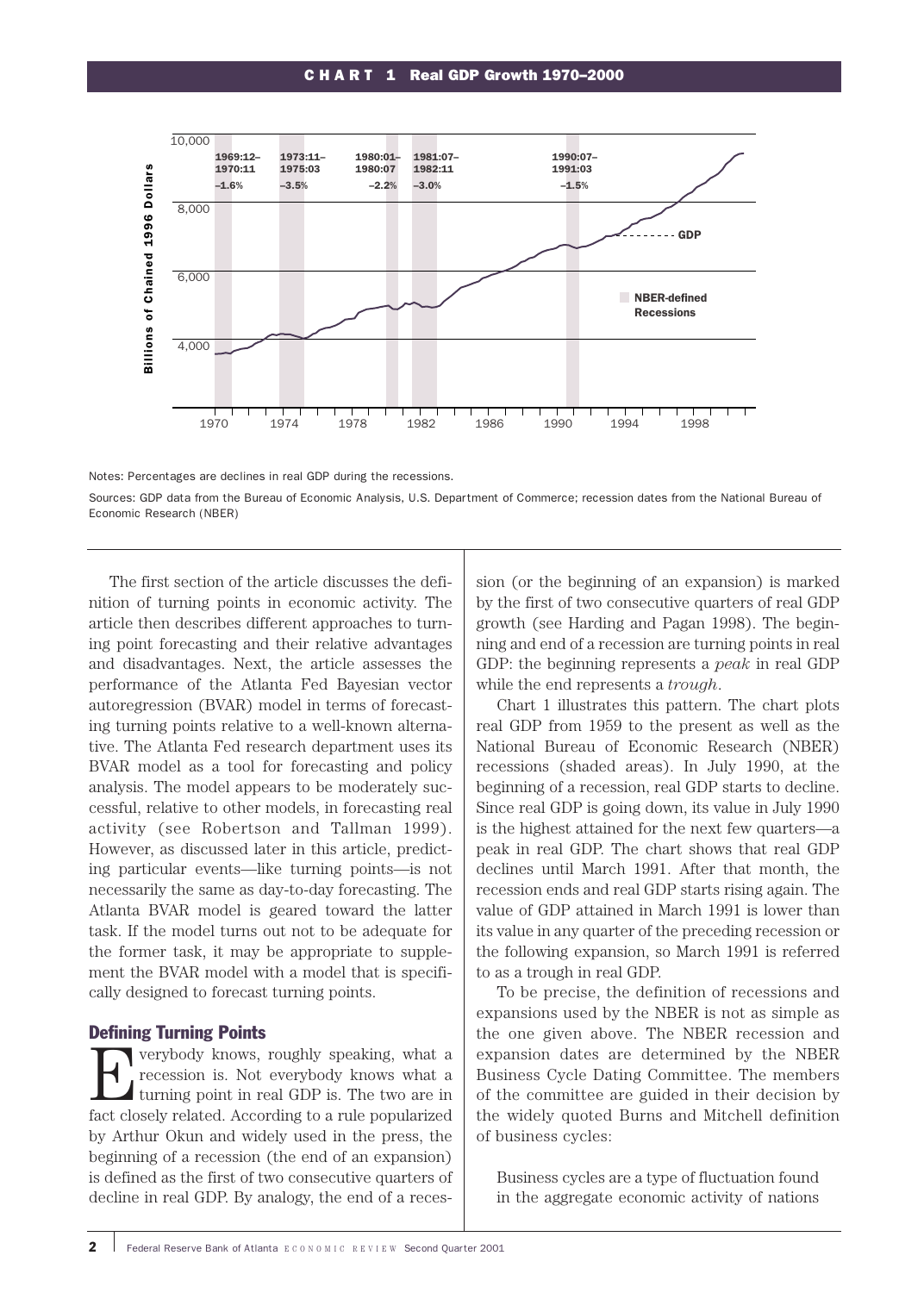#### CHART 2 Real GDP Growth 1970–2000



Sources: See sources for Chart 1; alternative recession dates calculated by the Federal Reserve Bank of Atlanta

that organize their work mainly in business enterprises: a cycle consists of expansions occurring at about the same time in many economic activities, followed by similarly general recessions, contractions, and revivals which merge into the expansion phase of the next cycle; this sequence of changes is recurrent but not periodic; in duration business cycles vary from more than one year to ten or twelve years; they are not divisible into shorter cycles of similar character with amplitudes approximating their own. (1946, 3)

Burns and Mitchell's definition emphasizes three important business cycle characteristics, known as the three Ds: duration, depth, and diffusion. A recession has to be sufficiently long (duration); it has to involve a substantial decline in output (depth); and it has to affect several sectors of the economy (diffusion). Faithful to the generality and complexity of Burns and Mitchell's definition, the NBER committee eschews numerical rules like the "two quarters of decline in real GDP" rule given above. Nonetheless, Chart 2 shows that after 1970 the recession and expansion dates determined using the "two quarters" rule are a good approximation of the NBER recession and expansion dates. The only

difference is that NBER-defined recessions tend to be longer than recession defined using the two quarters rule. The NBER considers months of stagnant or very moderate growth as belonging to recessions rather than to expansionary periods. However, for practical purposes, turning points defined using the popular two quarters rule and NBER-defined turning points are not too far apart.

# Predicting Turning Points: The Leading Indicators

The most well known predictors of turning points in economic activity are the series known as Leading Economic Indicators (LEI). The leading indicators were originally proposed in 1938 by Burns, Mitchell, and their colleagues at the NBER on the basis of their tendency to lead the cycle, as their name suggests (see Mitchell and Burns 1983). Until December 1995, the Leading Economic Indicators were produced by the Bureau of Economic Analysis at the Department of Commerce. Since that date, they have been produced by The Conference Board, a private, nonprofit organization.2

The box lists the series that are currently part of the LEI. The current list has changed from that originally proposed by Burns and Mitchell. Over

<sup>1.</sup> A May 16, 2000, press release from the Federal Open Market Committee (FOMC) stated, "Against the background of its longterm goals of price stability and sustainable economic growth and of the information already available, the Committee believes the risks are weighted mainly toward conditions that may generate heightened inflation pressures in the foreseeable future."

<sup>2.</sup> The Conference Board also produces a list of Coincident and Lagging Economic Indicators as well as the Consumer Confidence Index.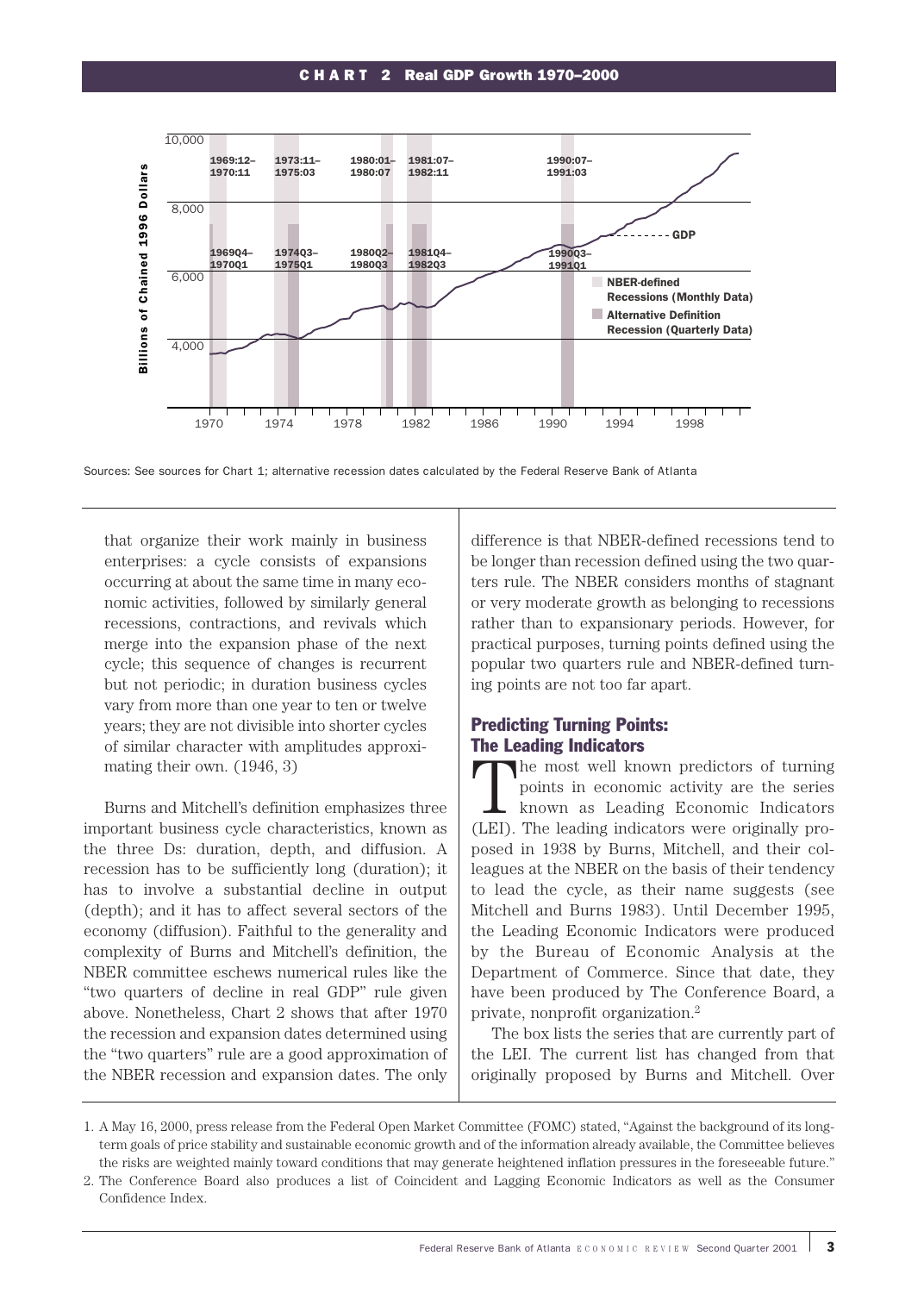#### BOX

# Index of Leading Economic Indicators

- (1) Average weekly hours, manufacturing
- (2) Average weekly initial claims for unemployment insurance
- (3) Manufacturers' new orders, consumer goods and materials (in 1996 dollars)
- (4) Vendor performance, slower deliveries diffusion index
- (5) Manufacturers' new orders, nondefense capital goods (in 1996 dollars)
- (6) Building permits, new private housing units
- (7) Stock prices, 500 common stocks
- (8) Money supply, M2 (in 1996 dollars)
- (9) Interest rate spread, ten-year Treasury bonds less federal funds
- (10) Index of consumer expectations

Source: The Conference Board

time, as new information about turning points has become available, series have been added or dropped out. A leading indicator that has recently received much attention in the press is the Index of Consumer Expectations, produced by the University of Michigan, which measures consumers' optimism and their willingness to spend and invest. This indicator has recently made the headlines because the sharp fall in consumer sentiment toward the end of 2000 and the beginning of 2001 raises the question of whether the beginning of a recession is imminent.

Policymakers, the press, and the public analyze the leading indicators series to gauge whether a recession is forthcoming. Leading indicators have an advantage over more complex econometric models: the index can be readily understood and interpreted. Popular discussion often neglects the fact that the leading indicators suffer from some of the very same problems as the more complex econometric models. The series representing the leading indicators were chosen on the basis of their ability to predict past recessions. Using the econometric lingo, they were chosen on the basis of their *in-sample* performance—that is, their ability to predict, with hindsight, recessions that have already occurred. Whether the leading indicators are able to predict future recessions (*out-of-sample* performance) is a different matter. Indeed, one of the reasons the Leading Economic Indicators list is periodically revised is that each new recession shows that some of the series were not good predictors after all (see Moore 1983 and Conference Board 1997 for a history of the revision process). For example, the only two

series that have survived the test of time from the original Mitchell and Burns list of indicators are "average weekly hours, manufacturing" and the "S&P 500 Index."3 All other series from their original list have been discarded.4 Of course, some of the series that are in the current list may at some point share the same destiny.

In fairness to the Leading Economic Indicators, some literature shows that they have predictive power, not only in-sample but also out-of-sample (see Moore 1983; Zarnowitz and Braun 1988). However, such predictive signals coming from the leading indicators are hard to decipher, just like the pronouncements of the Delphic oracle.5 For starters, leading indicator series often give conflicting signals. For example, in the last few months consumer sentiment has been plummeting, but building permits for new houses have been quite strong. Which indicators should one trust?

To avoid this problem, forecasters often rely on the Leading Economic Indicators Index, which is a weighted average of all leading indicators. Forecasters pay particular attention to turning points in the index: by the very nature of leading indicators, turning points in the index should anticipate turning points in economic activity. Still, turning points in the index are not always easy to recognize. Chart 3 plots the LEI Index along with the NBER recessions (shaded areas). $6$  One can see that the 1973 recession is the only case in which a peak in the index clearly leads to a peak in economic activity. It is much harder to recognize turning points in the index prior to the 1981 or 1990 recessions. A rule often used to identify turning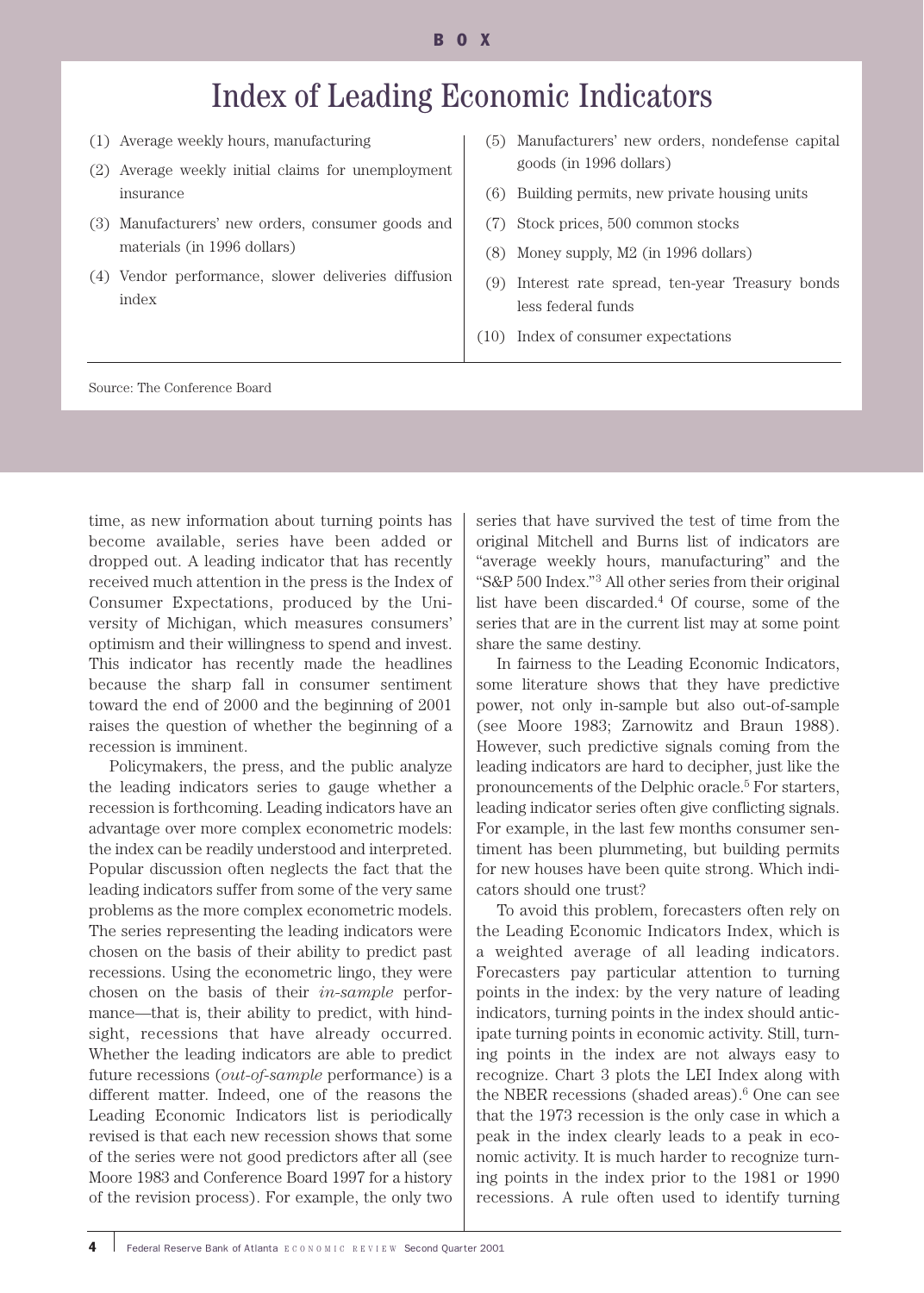

Sources: Conference Board; NBER

points in the index is the so-called three-consecutivedeclines rule: three consecutive declines in the LEI Index signal a turning point, suggesting that a downturn in economic activity may be imminent. The plus (+) signs in Chart 3 designate the third month in each sequence of three consecutive declines in the index. The patterns in the chart suggest that the three-consecutive-declines rule was helpful in predicting the 1973 recession, gave mixed signals prior to the 1980 recession, and was not helpful at all prior to the 1981 and 1990 recessions. In addition, the rule gave false signals in 1987 and 1995.

Other rules may perform better than the threeconsecutive-declines rule. Diebold and Rudebusch (1989) use a more sophisticated approach to capture turning points in the index (also see Neftci 1982). This approach uses a regime-switching model to compute at each point in time the probability of a turning point in the index. Since in each period the probability is updated using the most recent index data release, this method is called the sequential-probability-of-turning-point approach. Diebold and Rudebusch find that this approach performs reasonably well, and certainly better than the

three-consecutive-declines rule, in predicting postwar U.S. recessions.

In summary, the evidence suggests that leading indicators may be useful in predicting recessions. At the same time, the emphasis placed by the press on the latest LEI figures seems to be exaggerated. Like a Delphic oracle, leading indicators give valuable signs. However, interpreting those signs is less clearcut than it would appear from reading the press. Additional tools may be needed to refine the accuracy of turning point prediction.

#### Predicting Turning Points: Econometric Models

An alternative approach to forecasting turn-<br>ing points in economic activity is to use<br>econometric models. Within this approach,<br>there are two different wave of tackling the probing points in economic activity is to use there are two different ways of tackling the problem of predicting turning points. One way is to rely on statistical models that are built to predict future values of economic variables, one of which is real GDP. The other way is to build a model that focuses directly on predicting the event of interest—in this case, turning points. For the first category of models, predicting turning points is a by-product of day-today forecasting. For the second category, it is the

<sup>3.</sup> To be precise, Mitchell and Burns's original list used a different index of stock prices—the Dow-Jones index of industrial common stock prices (see Moore 1983).

<sup>4.</sup> For instance, "change in sensitive material prices and change in unfilled orders for manufactured goods . . . were finally deleted in 1996. Each of these deletions followed the recognition that the component was not as reliable a leading indicator as originally thought" (Conference Board 1997, 5).

<sup>5. &</sup>quot;The lord whose is the oracle at Delphoi neither utters nor hides his meaning, but shows it by a sign" (Heraclitus, Fragment 93, Diels-Kranz numeration).

<sup>6.</sup> The series for the LEI Index was obtained from Haver.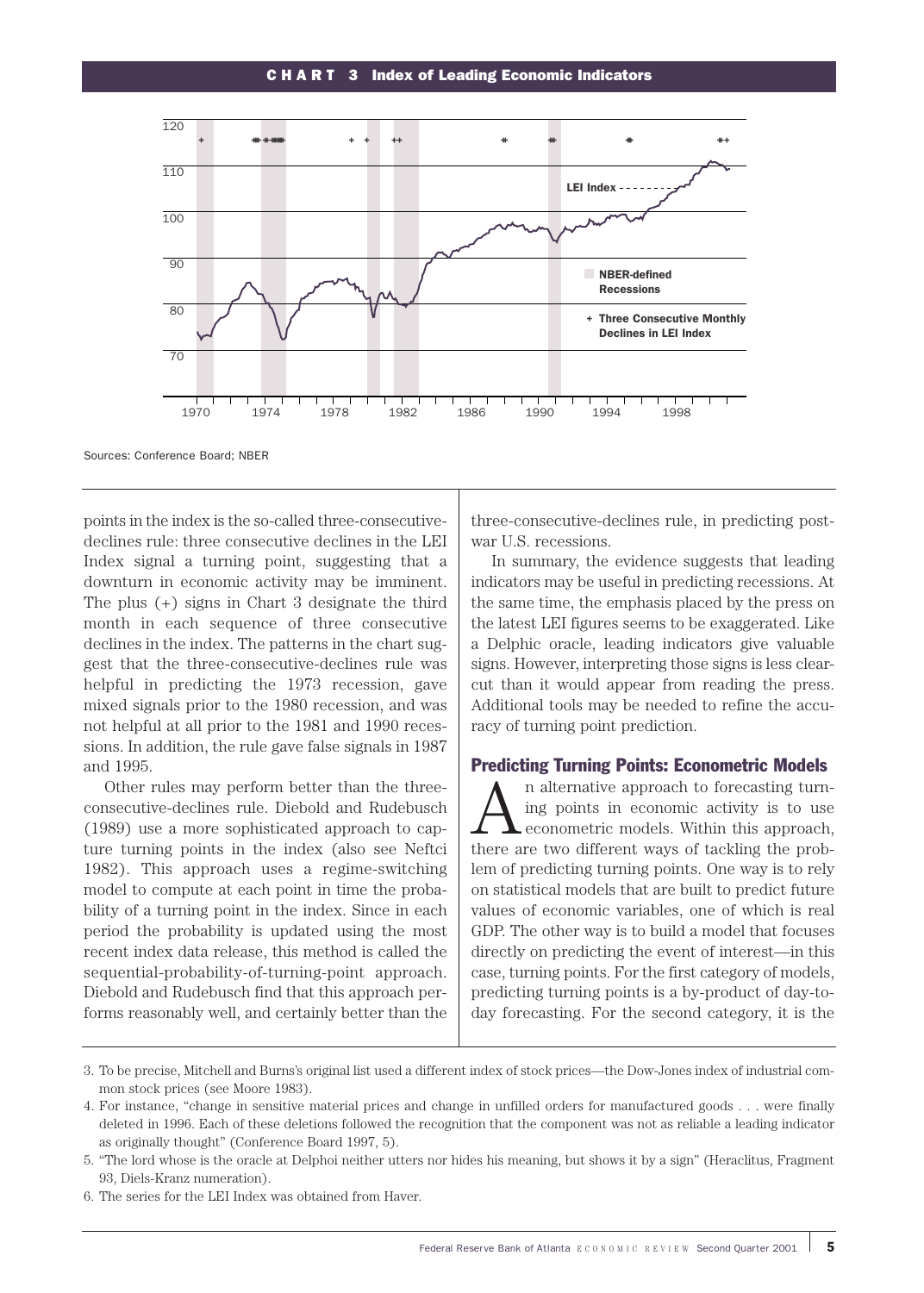very goal of the model. This section describes the merits and faults of the two approaches and briefly discusses their underpinnings in the history of economic thought.

Econometric models are widely used to produce forecasts of economic time series. These models differ substantially from one another in terms of their econometric methodology, the variables that are being forecast, and the importance of judgmental factors. Some well-known examples of econometric models are the structural models in the Cowles Foundation tradition. These models usually employ a large number of equations, with each block of equations representing a specific aspect

The evidence suggests that leading indicators may be useful in predicting recessions. At the same time, the emphasis placed by the press on the latest LEI figures seems to be exaggerated.

of economic behavior (household behavior, firm behavior, and so forth).7 Several commercial forecasting models, like the Penn-MIT model, the Fair model, and the Macro-Advisors model, belong to this category. Another set of models commonly used for forecasting is vector autoregression (VAR) models (often Bayesian VARs, in the Litterman 1980 tradi-

tion), like the one currently in use at the Atlanta Fed. VAR models differ from structural econometric models in several ways, but mainly in their identifying assumptions (see Sims 1980 and Stock and Watson forthcoming for a discussion of VARs).<sup>8</sup> Finally, a third set of econometric models used in forecasting is the dynamic factor models, pioneered by Sargent and Sims (1977). In particular, Stock and Watson (1989) use a dynamic factor model to create indexes of the coincident and leading indicators that capture the information present in the Coincident and Leading Economic Indicators already mentioned.

All these various models embody, implicitly or explicitly, a so-called extrinsic view of business cycles. According to this view, the underlying structure of the economy does not change from a recession to an expansion. The underlying structure is stable and can be described, or at least approximated, by a linear probabilistic model. From the extrinsic point of view, the main difference between recessions and expansions lies in the sign (negative or positive), and possibly in the size and duration, of the shocks that hit the economy (see Stock and

Watson 1989 and Diebold and Rudebusch 1996 for a discussion of this point). In contrast, traditional business cycle research tends to view recessions and expansions as being intrinsically distinct; according to this "intrinsic" view, turning points represent shifts in the economic behavior of agents and are not simply the result of a large negative shock in economic activity.9 In terms of forecasting, one implication of the intrinsic view is that day-to-day forecasting and predicting turning points may be different businesses altogether.

While there is no systematic record of the ability to predict turning points for all existing structural models and VARs, the common wisdom is that most of these models share a dismal record in predicting recessions.10 Perhaps in response to this poor performance, a different approach to turning point forecasting, pioneered by Estrella and Hardouvelis (1991) and then followed by Estrella and Mishkin (1998) and Chin, Geweke, and Miller (2000), was recently developed.11 This approach recognizes that the set of variables that helps predict "routine" ups and downs in output may not necessarily be of much use in predicting recessions. Likewise, statistical models that are used in forecasting future values of economic time series may not be too useful in predicting a specific event, like a recession.<sup>12</sup> Instead of using a linear regression model, the above-mentioned authors directly model the probability of a recession using a *probit* model. In a probit model the variables included in the model and their respective coefficients are chosen not on the basis of their ability to track past movements in real GDP but on the basis of their ability to indicate the likelihood of past recessions.

The main strength of this approach is that it is geared specifically toward predicting turning points. The very strength of the approach, however, is also its main weakness. The probit model focuses on recessions, and recessions are rare events. Econometric models aimed at tracking real GDP have numerous observations at their disposal. Models aimed at pinning down recessions have only a handful.

Probit models suffer an additional disadvantage relative to econometric models when it comes to policy analysis. As emphasized in the press and in the policy debate, policymakers' actions may affect the likelihood of a recession. Policymakers need to assess how their actions change the probability that the economy may encounter a recession a few quarters down the road. Unfortunately, these issues cannot be addressed quantitatively in the context of probit models, which do not distinguish between policymakers' actions and shocks coming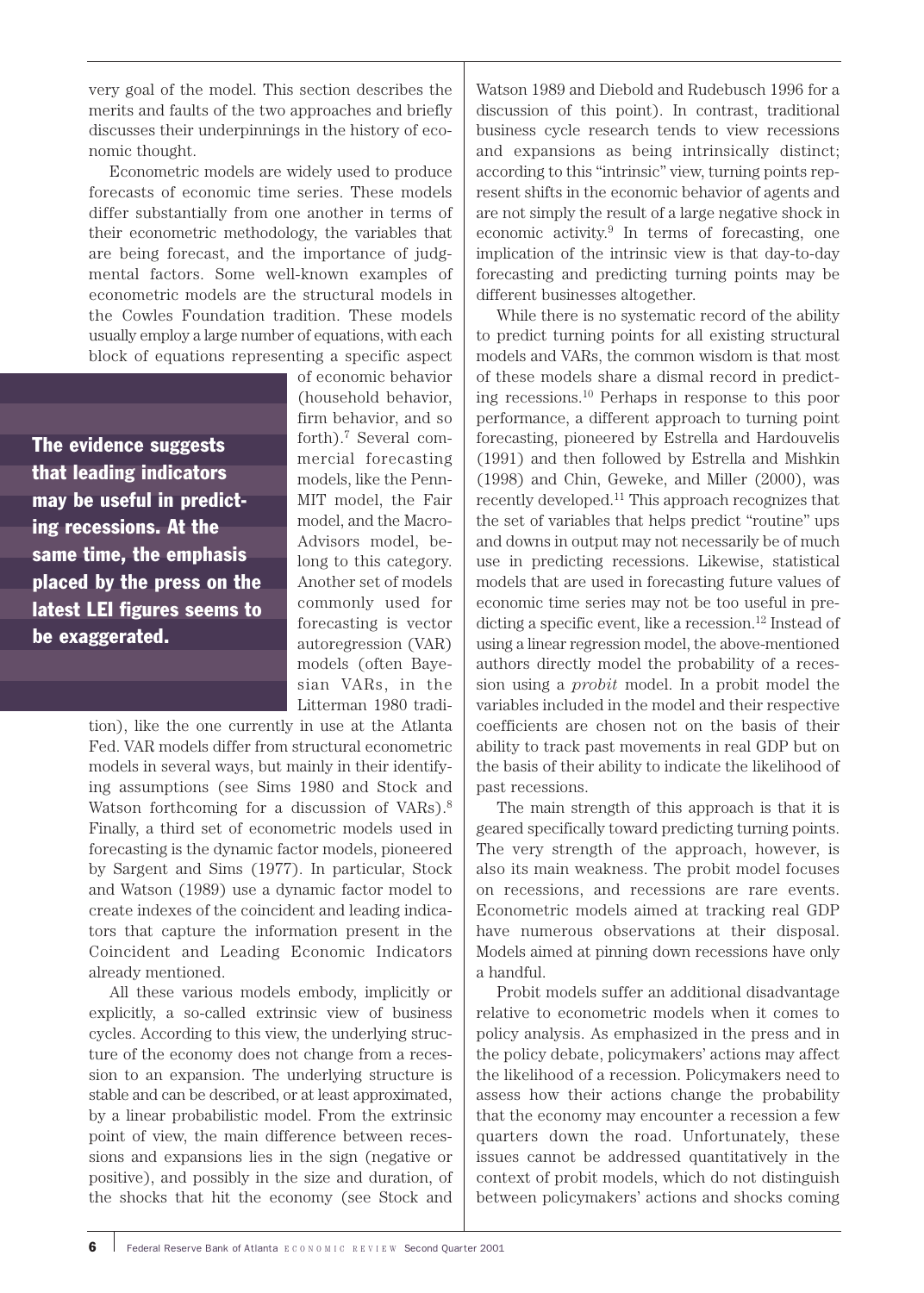from elsewhere in the economy. Identified econometric models like the VAR, however, allow for such a distinction. Within the framework of identified models one can ask the question, If the Fed had lowered interest rates by an additional 50 basis points in March, would the likelihood of a recession be significantly lower (see Leeper and Zha 2001)? The reliability of the answer, of course, depends on how good the underlying identification assumptions and the forecasting ability of the model are. Yet the capability to perform such important thought experiments gives identified econometric models an edge over probit models and leading indicators.

# A Comparison of Techniques

The ultimate test for all forecasting models lies in their out-of-sample accuracy. This section compares the predictive ability of the Atlanta Fed BVAR model with that of both the Leading Economic Indicators Index and the turning point model proposed by Estrella and Mishkin.

The Atlanta Fed model is a Bayesian VAR that incorporates six variables: the federal funds rate, the consumer price index (CPI), M2, oil prices, unemployment, and real GDP.13 All these variables are available since 1959 and enter the model in logarithms, with the exception of the unemployment rate and the fed funds rate, which enter in levels. All the variables except GDP are available on a monthly frequency; monthly GDP is computed by interpolating quarterly GDP. Following the Bayesian tradition, the model uses priors (that is, it combines prior information with sample data to estimate equation parameters) to deal with the large number of coefficients and the issue of nonstationarity (see Robertson and Tallman 1999 for a detailed description of the model, the priors, and the data).

Chart 4 plots the probabilities of a recession in the next eight quarters computed from January 1970 to March 2001 using the Atlanta Fed Bayesian VAR model. Chart 4 also shows the Leading Economic Indicators Index. Plus (+) signs indicate the third month for each sequence of three consecutive declines in the index. As discussed above, the three-consecutive-declines rule is often used to detect turning points in the index.

The probabilities shown in Chart 4 are out-ofsample probabilities of a recession. The probability of a recession in the next eight quarters computed for, say, January 1970 is computed by performing the following steps:

- (1) estimating the model using only the data that were available in January 1970;<sup>14</sup>
- (2) using a Monte Carlo procedure, generating 2,000 draws from the probability distribution of the forecasts of future real GDP (the draws are obtained by randomly sampling

Relative to turning point models, like the one proposed by Estrella and Mishkin, the Atlanta Fed BVAR model is far less precise in indicating the exact timing of a recession.

from the joint distribution of forecast errors);

- (3) for each draw, determining whether a recession (defined as two consecutive quarters of negative real GDP growth) will occur in the next eight quarters or not; and
- (4) computing the percentage of draws for which a recession occurs, thus providing an estimate of the probability of a recession.

<sup>7.</sup> See Fair (1994) for a discussion of the Cowles Foundation tradition.

<sup>8.</sup> In structural econometric models an identification problem can arise in estimating simultaneous equations when it is impossible to distinguish from the data which equation is being estimated. To eliminate this problem, structural models often impose the restriction that variables factored into one block of equations—say, the household block—not be used in other blocks, either contemporaneously or with lags. The proponents of VARs claim that these restrictions have little or no ground in modern general equilibrium theory and prefer models with fewer variables but also fewer restrictions.

<sup>9.</sup> Regime-switching models (see Hamilton 1989) somewhat bridge the extrinsic and intrinsic views: these models recognize that the parameters describing the economy may change from a recession to an expansion; at the same time, the models assume a linear probabilistic structure within regimes. Bayesian turning point models also bridge the two views as they assume linearity with time-varying parameters (see Zellner and Hong 1988).

<sup>10.</sup> For example, Stock and Watson (1992) discuss how their model missed the 1990 recession.

<sup>11.</sup> This approach has an antecedent in the "experimental recession index" developed by Stock and Watson (1989, 1992).

<sup>12.</sup> Chin, Geweke, and Miller, also proponents of this approach, state that "An unwritten rule of forecasting is that accuracy is enhanced by forecasting directly what is of interest—in this case turning points" (2000, 3).

<sup>13.</sup> The model was originally designed by Tao Zha (Zha 1998).

<sup>14.</sup> The probabilities are computed starting in 1970 because prior to that date too few data are available for the estimation.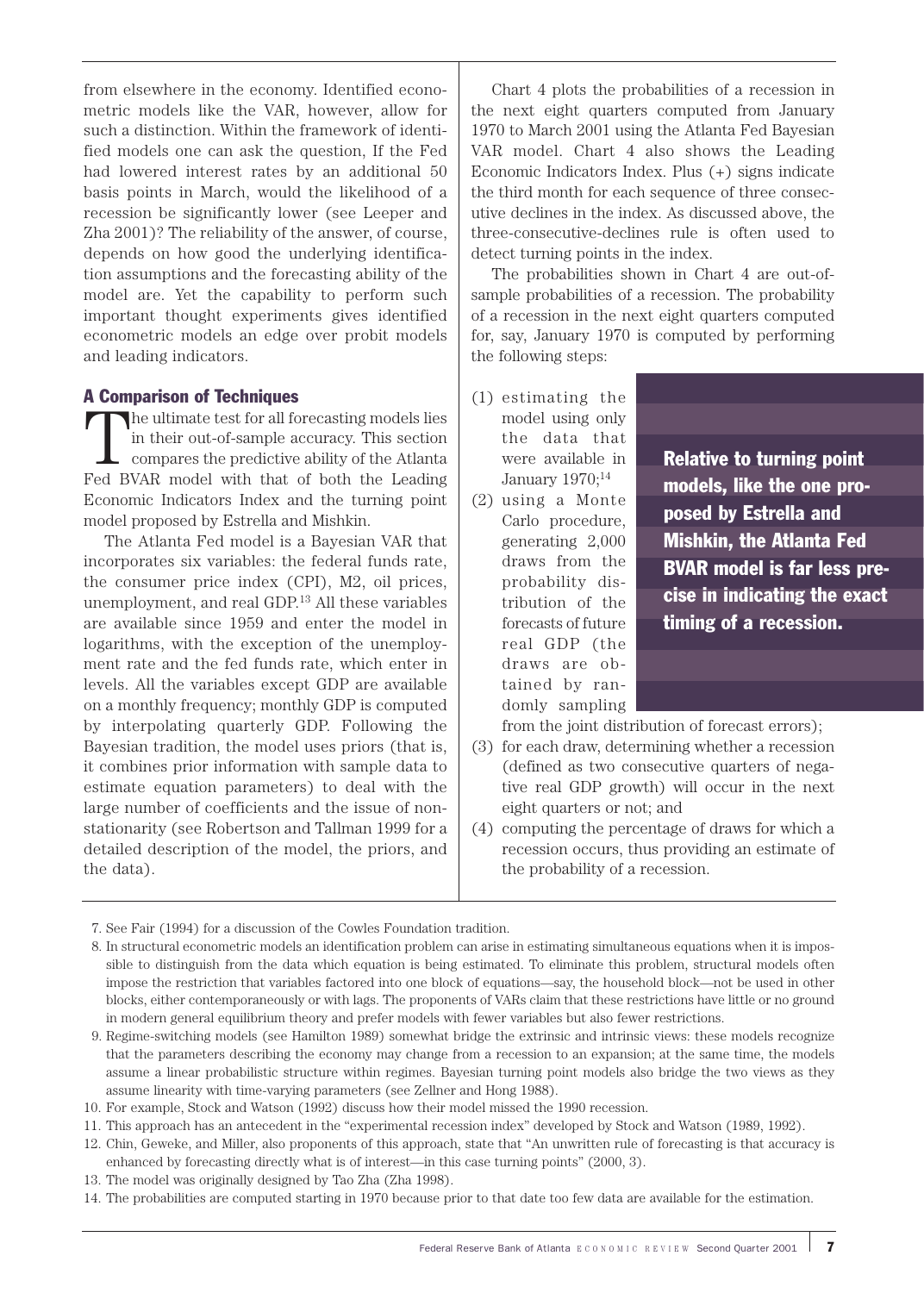Probability of a Recession in the Next Eight Quarters CHART 4



Sources: Conference Board; NBER; BVAR model from the Federal Reserve Bank of Atlanta

It is important to remark two features of this procedure. First, the model is estimated using only the data available up to that month. For instance, from January to March 1970 the model uses only the series for real GDP up to the fourth quarter of 1969 because the real GDP figures for a given quarter become available only in the month after the end of that quarter. The model uses the most recent vintage of revised data, not the data that were actually available in January 1970, but the experiment tries to duplicate "real-time" forecasting as closely as possible.15

The second important feature of the procedure is that it estimates the probability of a recession occurring in any of the next eight quarters, including the current quarter. There are two reasons for estimating the probabilities this way. First, it allows comparison of the accuracy of the signals from the BVAR model with those from the Leading Economic Indicators Index. Chart 3 shows that the timing of turning points in the LEI Index relative to turning points in economic activity varies considerably from recession to recession. In other words, a turning point in the index signals that some time in the near future a recession may be starting but does not give a precise signal of when it may begin. To make a fair comparison, the same leeway is allowed for the BVAR model in terms of the timing of recessions. Second, from the perspective of policymakers, determining the precise timing of a recession is,

arguably, less important than determining the likelihood of a recession in the near future.

The patterns in Chart 4 suggest that the predictive ability of the BVAR model, both in absolute terms and relative to the LEI, is less dismal than one would expect given that the model is not geared toward predicting recessions and that it includes only one of the LEI series (M2) among its variables. The BVAR signals ahead of time both the 1973 and 1980 recessions. The probability of the 1973 recession rises above 50 percent only a few months prior to the beginning of the recession while the signal from the LEI is more timely. For the 1980 recession, the warnings from the BVAR appear more clear-cut than the warnings from the index.<sup>16</sup> For the 1981 recession, the BVAR sends a very clear signal at the beginning of the year while the index sends none. However, the BVAR signal is not steady in that the probability decreases below 50 percent immediately prior to the recession. Finally, both the BVAR and the index miss the 1990 recession. The recession probability computed by the BVAR rises to 70 percent in 1989 but then declines below 30 percent and rises again only well into the recession. In terms of false signals, the BVAR and the three-consecutivedeclines rule are roughly at the same level. The probability of a recession computed by the BVAR rises, incorrectly, above 50 percent in 1984 and in 1995. The three-consecutive-declines rule sends false signals in 1987 and 1995.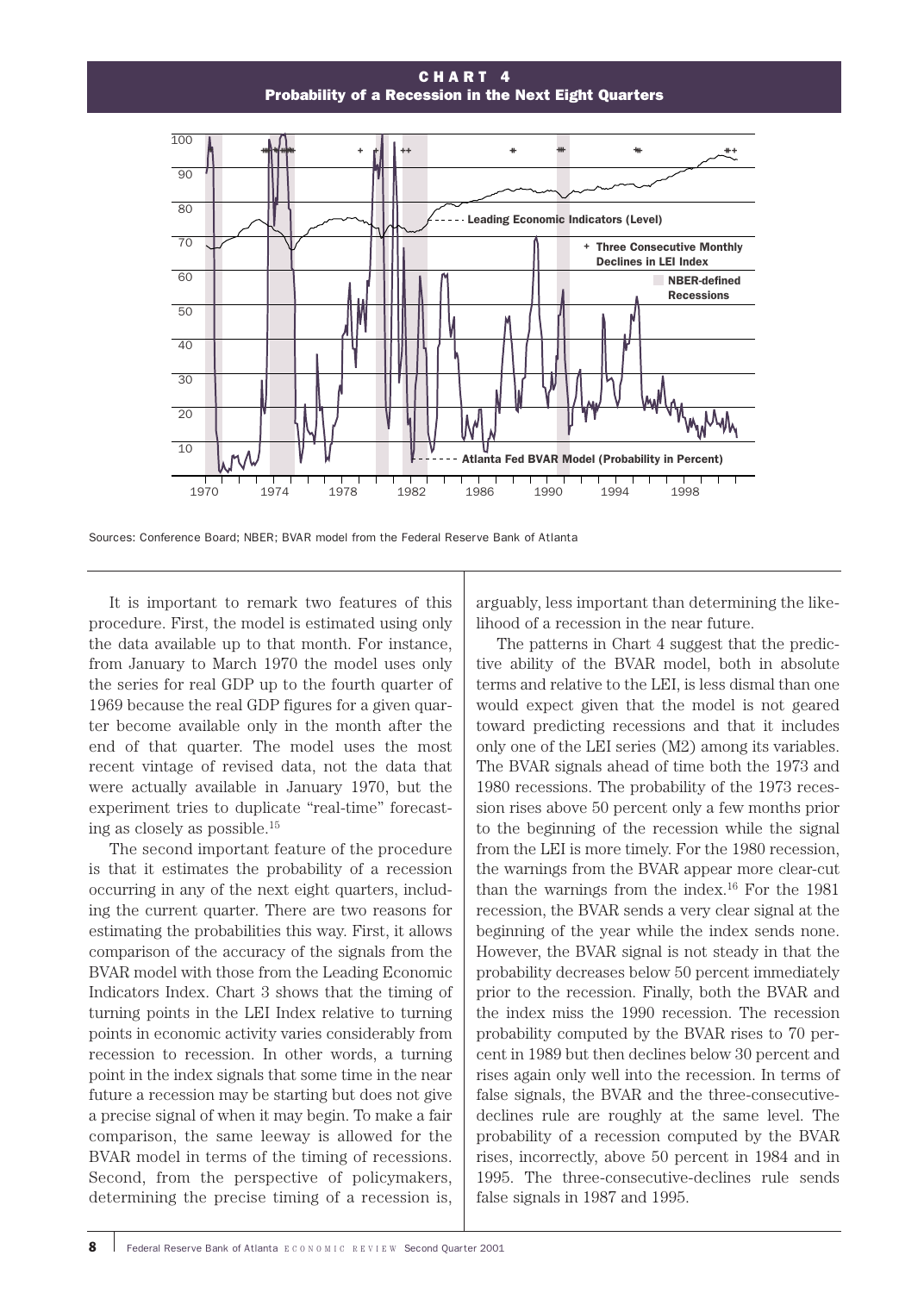While visible patterns in the data are helpful, forecasters would like to have a more quantitative measure to compare predictive abilities. Diebold and Rudebusch (1989) provide two such measures. The first, called a quadratic probability score (QPS), is computed as follows:

$$
QPS = 1/T \sum_{t=1}^{T} 2(P_t - R_t)^2,
$$

where  $P_t$  is the probability assigned by the model and  $R_t$  is an indicator function equal to 1 if a recession is occurring within the next eight quarters and equal to 0 otherwise.17 If the forecasting model is right all the time, in the sense that the model assigns a probability of 1 when a recession is going to occur and of 0 otherwise, the QPS takes a value of 0. If the forecasting model is wrong all the time, in the sense that the model assigns a probability of 0 when a recession is going to occur and of 1 otherwise, the QPS takes a value of 2. The second measure is called the log probability score (LPS) and is computed as follows:

$$
LPS = -1/T \sum_{t=1}^{T} [(1 - R_t) \ln(1 - P_t) + R_t \ln(P_t)].
$$

While the QPS penalizes small and large forecasting errors proportionally—a model that makes several small mistakes may have the same score as a model that makes few very large mistakes—the LPS penalizes large mistakes more heavily.

In order to compare the predictive ability of the BVAR model to that of the LEI Index, the threeconsecutive-declines rule must be transformed into recession probabilities. Following Diebold and Rudebusch, this transformation is accomplished in two ways. The first transformation, denoted as 3CD, associates a value of 1 to  $P_t$  (a 100 percent probability of a recession) whenever a plus  $(+)$ appears on Chart 4 and a 0 otherwise. The second transformation, denoted as 3CDa, is just like the first except that a linear decay method is added. Values of  $P_t$  equal to 1 are followed by values of  $P_t$ equal to 0.8, 0.6, 0.4, and 0 (unless another plus  $[+]$  occurs, in which case  $P_t$  returns to 1). Table 1 shows the QP and the LP scores for the BVAR model and the two transformations of the three-

### TABLE 1

Comparison in Forecasting Scores: Probability of a Recession within the Next Eight Quarters (1970–98, Monthly)

|                    | <b>OPS</b> | <b>LPS</b>  |
|--------------------|------------|-------------|
| <b>BVAR</b><br>3CD | .37<br>.67 | .59<br>2.32 |
| 3CDa               | .56        | 1.82        |

Note: The table compares the forecasting accuracy in terms of assessing the likelihood of a recession within the next eight quarters for the Atlanta BVAR model and for two variants (3CD, 3CDa) of the "three-consecutive-months-decline" rule. The forecasting accuracy is assessed using both the quadratic probability score (QPS) and the logarithmic probability score (LPS). The scores are computed using the sample 1970:01–1998:12.

consecutive-declines rule.18 The table shows that the BVAR model has a better forecasting ability than the three-consecutive-declines rule, regardless of the transformation, for both the QPS and the LPS.

The three-consecutive-declines rule is a naive rule for signal extraction. A more sophisticated use of the information from the LEI Index, like the sequential-probability-of-turning-point approach described in Diebold and Rudebusch (1989) and mentioned above, may well lead to a better predictive ability than the one obtained using the naive rule. The patterns revealed in charting the results from the sequential-probability-of-turning-point measure of Diebold and Rudebusch (379) suggest that its performance is comparable to that of the BVAR model. The Diebold and Rudebusch model predicts more timely the 1973 recession, behaves similarly to the BVAR's probability prior to the 1980 recession, and fails to predict the 1981 recession.19

Estrella and Mishkin (1998) focus on their probit model's ability to forecast recessions exactly *k* quarters ahead (where *k* ranges from one to eight) as opposed to assessing the likelihood of a recession occurring in any of the next *k* quarters. For the sake of comparing the two models, the probabilities of a recession exactly *k* quarters ahead are also computed using the BVAR model. Chart 5 shows the probabilities of a recession four quarters ahead computed

<sup>15.</sup> See Filardo (1999) for a comparison of different turning point prediction models using "real-time" data.

<sup>16.</sup> The recession probability computed by the BVAR rises steadily as the recession approaches while the three-consecutivedeclines rule posts only two plus signs: one well before the recession and one immediately prior to it.

<sup>17.</sup> In essence, *Rt* is a time series of 1's and 0's indicating whether a recession is beginning within the next eight quarters (1) or not  $(0)$ .

<sup>18.</sup> The scores are computed using the sample 1970:01–1998:12.

<sup>19.</sup> Diebold and Rudebusch's sample stops in 1988, so the two models cannot be compared for the 1990 recession. Also, Diebold and Rudebusch use the LEI Index available in 1988, which is different from the current index.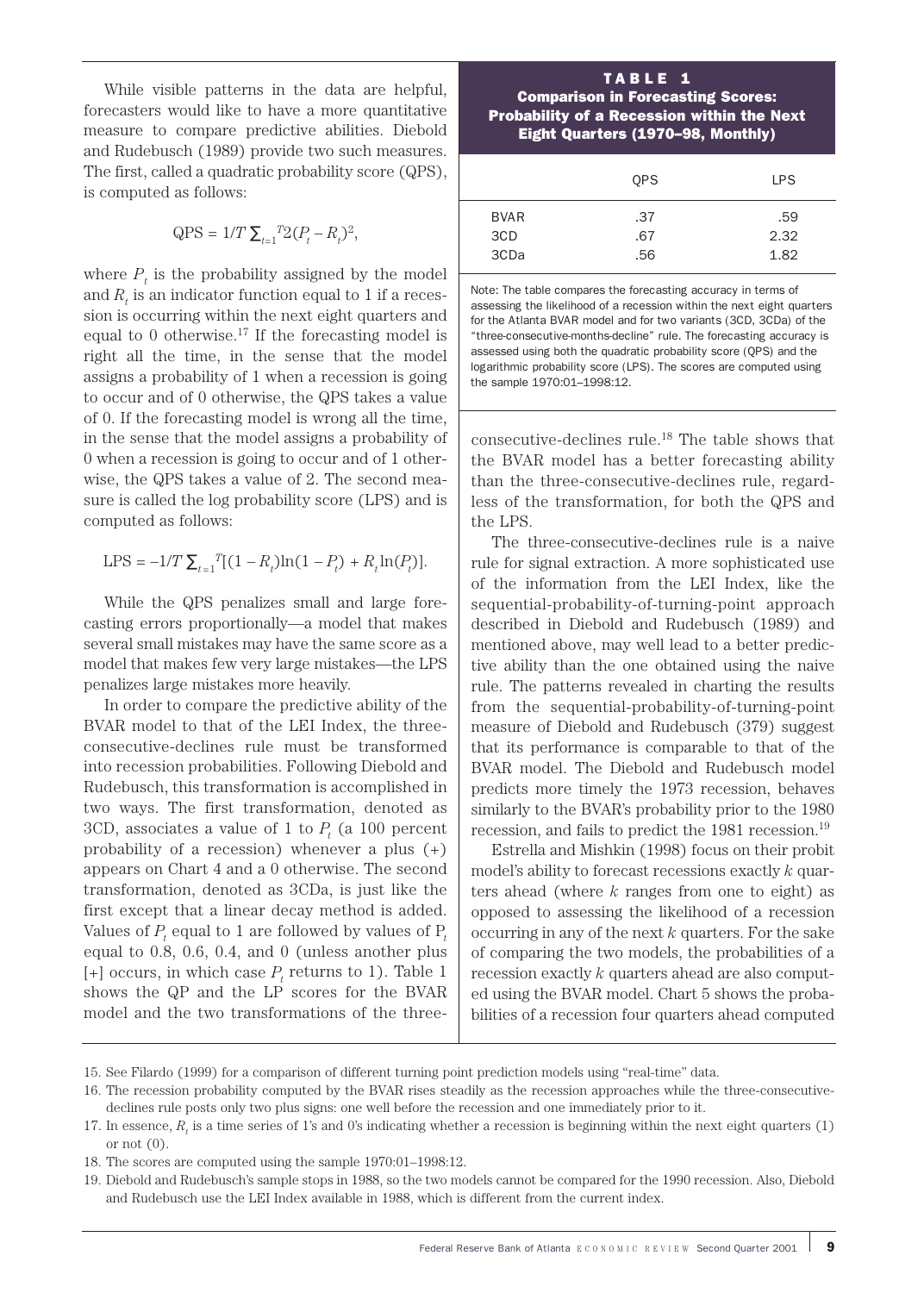# CHART 5 Probability of a Recession Four Quarters Ahead C H A R T 5 Probability of a Recession Four Quarters Ahead



Sources: NBER; probabilities calculated by the Federal Reserve Bank of Atlanta

according to both models.20 The probabilities are computed at a quarterly frequency for both the Estrella-Mishkin and the BVAR model. Specifically, for the BVAR the probability of a recession four quarters ahead was computed using only the data available at the end of each quarter, which is roughly the same information set used in Estrella and Mishkin. From Chart 5 it appears that the Estrella-Mishkin model outperforms the BVAR, especially in terms of predicting the timing of the recession. For all recessions after 1970, the signal from the Estrella-Mishkin model is more timely and more precise than that from the BVAR, particularly for the last three recessions.

Table 2, which gives the QP and LP scores for the BVAR and Estrella-Mishkin models during the 1970:1–1995:1 period, shows that the Estrella-Mishkin model compares favorably to the BVAR. Over shorter horizons, like two quarters, the BVAR's performance worsens considerably relative to that of the Estrella-Mishkin model.

To improve the forecasting ability of the BVAR model, the six-variable version was augmented with an extra variable chosen from those economic series that should, at least in principle, have predictive content. These forward-looking series are the stock market index (S&P 500), the University of Michigan Consumer Sentiment Index, and the spread between a ten-year bond and a three-month Treasury bill (see Estrella and Mishkin 1998 for a discussion of why this spread is a useful predictor of recessions). Interestingly, none of these variables was found to

add noticeably to the BVAR model's predictive ability in turning point forecasting.

In summary, it appears that the BVAR model compares favorably with respect to the LEI Index in turning point forecasting, especially when relatively naive rules like the three-consecutive-declines rule are used to extract information from the index. The BVAR compares unfavorably to the Estrella-Mishkin model in terms of predicting the exact timing of future recessions. In providing early signals of recessions beginning sometime within the next two years, the BVAR model seems to hold its ground although its signals are less precise and less timely than those from the Estrella-Mishkin model. $^{21}$ 

#### **Conclusion**

This article first examines the concept of turning points in economic activity and discusses them  $\perp$  in relation to the better-known concepts of "recession" and "expansion." The study then describes different approaches to turning point forecasting and analyzes their relative advantages and disadvantages. Specifically, the article focuses on the Leading Economic Indicators and on econometric models, including turning point models, and assesses their out-of-sample accuracy in predicting recessions.

The article finds that the Atlanta Fed's BVAR model forecasts contain information on future recessions that appears superior to that embodied in the LEI Index (at least when simple rules like the three-consecutivedeclines rule are used to extract information from the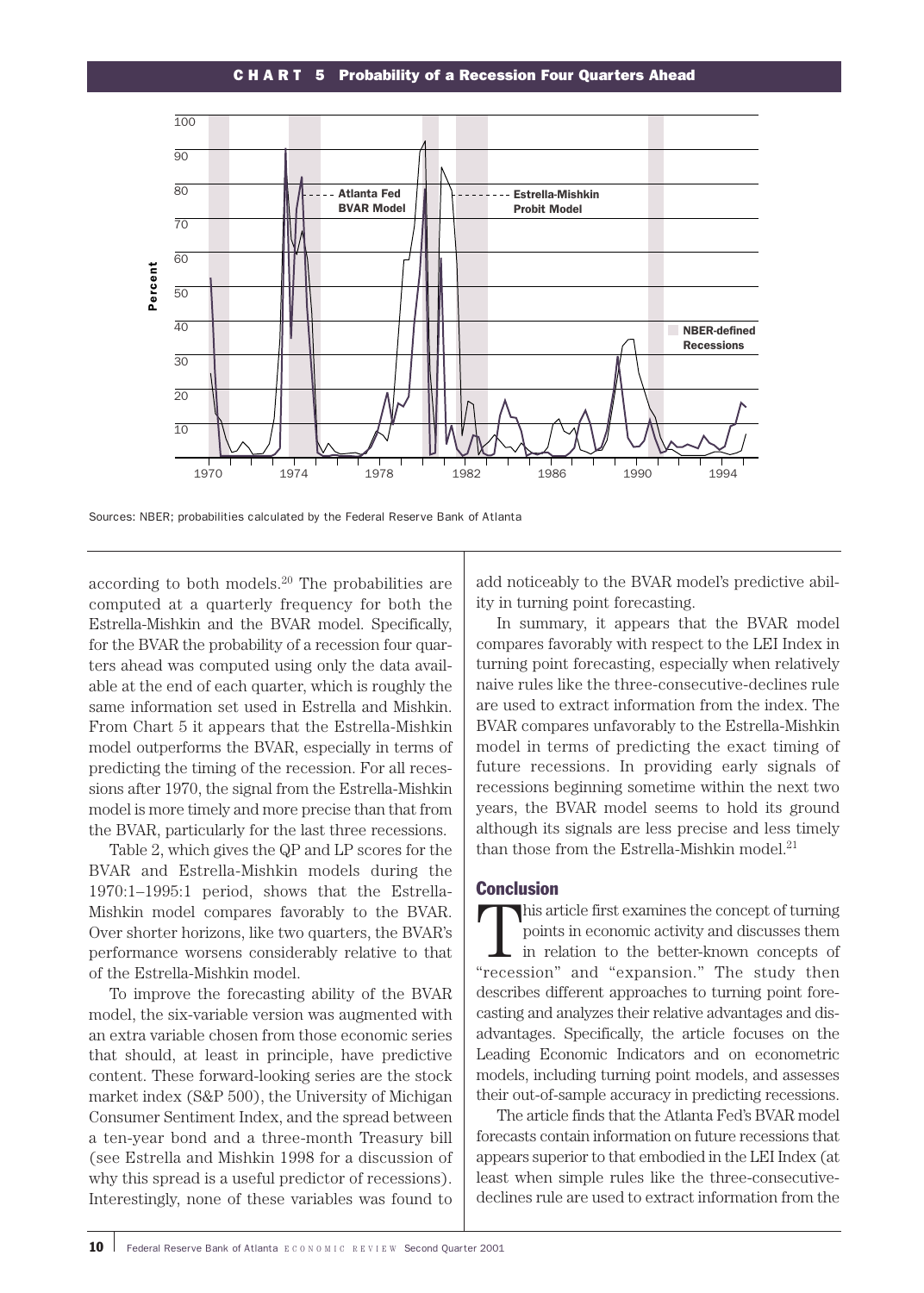#### TABLE<sub>2</sub> Comparison in Forecasting Scores: Probability of a Recession Four Quarters Ahead (1970–95, Quarterly)

|                  | <b>OPS</b> | <b>LPS</b> |
|------------------|------------|------------|
| <b>BVAR</b>      | .31        | .95        |
| Estrella-Mishkin | .19        | .32        |

Note: The table compares the forecasting accuracy in terms of assessing the likelihood of a recession four quarters ahead for the Atlanta BVAR model and for the Estrella-Mishkin model. The forecasting accuracy is assessed using both the quadratic probability score (QPS) and the logarithmic probability score (LPS). The scores are computed using the sample 1970:1–1995:1.

index). Since the outcome of the naive rules is what usually makes headlines, one implication of these results is that it may not be wise to rely too much on the latest LEI number, as filtered by the press.

Relative to turning point models, like the one proposed by Estrella and Mishkin, the Atlanta Fed BVAR model is far less precise in indicating the exact timing of a recession. In general, the quality of the warning signals from models that are specifically designed to forecast turning points appears to be better than that from the BVAR model. This conclusion suggests that it is worthwhile to supplement the BVAR with a turning point model.<sup>22</sup>

To determine whether these conclusions are valid one simply has to wait for more evidence. The next recession should provide some clues.

20. Estrella and Mishkin's paper shows the results for two and four quarters ahead. The four-quarter horizon is perhaps more relevant for policymakers than the two-quarter horizon given the lags with which monetary policy operates. For this reason, Chart 5 focuses on the results for the four-quarter horizon.

This study tried to replicate Estrella and Mishkin's results using a different software. By and large this attempt was successful, as can be seen by comparing Chart 5 with Figure 4 in Estrella and Mishkin (1998, 54). Nonetheless, some small disparities remain. Also, the timing convention in Chart 5 is different than that used in Estrella and Mishkin's Figure 4. Chart 5 plots the probabilities for the quarter in which the forecasts are produced. Figure 4 plots the probabilities for the quarter that is being forecast.

- 21. Coming from an Atlanta Fed economist, this conclusion may remind some readers of the Neapolitan proverb, "Pure o scarrafone è bello a mamma suia" (Even the cockroach looks beautiful to his mother).
- 22. By using both models policymakers can exploit the benefits from the "portfolio diversification" of forecasts.